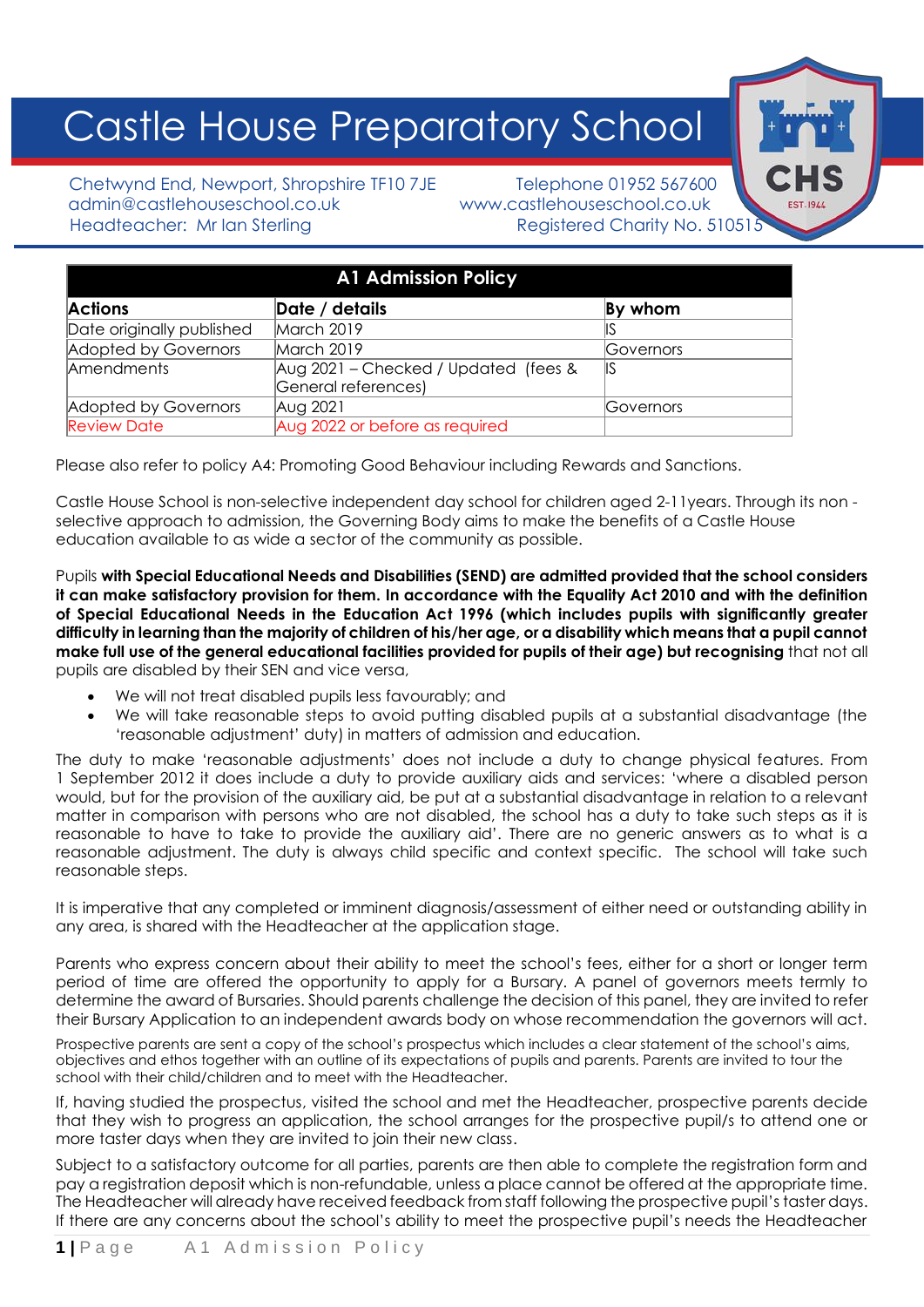will ask for another meeting with parents following which s/he will meet with the child for an informal interview. The Headteacher may decline to offer a place at the school if, in his/her opinion, the child would not benefit from a Castle House education, or if the child's attendance would be prejudicial to the life of the school community, its culture and ethos.

Receipt of a Registration form will normally lead to the Headteacher making the formal offer of a place at the school. At this point, parents will be asked to return an Acceptance Form, together with a non-refundable deposit. As soon as this has been received, the child's admission to the school is guaranteed.

Admission to the school's nursery, Castle House School Nursery, will normally lead to the child progressing into the main school, unless nursery staff indicate that the child will not benefit from the Castle House environment or that their admission would be prejudicial to their peer group.

It is our policy to require good behaviour at all times and we expect pupils to exercise self-discipline and restraint. The school reserves the right to impose sanctions which for serious breaches of discipline may extend to temporary or permanent exclusion at the Head's discretion (see Terms and Conditions number 5). The school has detailed policies to promote good behaviour and kindness amongst pupils (which includes the sanctions for misbehaviour), to prevent bullying, to provide for the health, safety and welfare of pupils, to provide for health and safety on education visits and to protect children. These are located on the school's website and in the staff handbook and may be consulted by parents at any time. See also the Statement of Our Expectations of Pupils and Parents.

On admission to Castle House all parents will be asked to complete a pro forma giving permission for their child/ren to participate in school visits. Parents will be notified in advance of all school visits (see admissions pack)

#### **IMPORTANT POLICIES INCLUDED ON OUR SCHOOL WEBSITE INCLUDE:**

Safeguarding including ESafety (A6) Provision for Pupils with Special Educational Needs (A2) Gifted and Talented Policy (A2ii) Inclusion Policy(A2ii) the Curriculum, Teaching and Learning(A3), the Promotion of Good Behaviour (See A4 and A5), Anti-Bullying, Policy (A8), Health and Safety (A9, A10, A11, A8 and A12) and Complaints Procedure (see A14)

#### **THE SCHOOL'S MISSION STATEMENT, AIMS AND VALUES**

A Castle House Education strives to help children understand their own unique talents and motivate their passions through a creative, comprehensive and challenging curriculum. This is delivered in a nurturing and stimulating environment to enable children to start their journey to becoming

inspired, compassionate and fulfilled citizens

#### **Our Aims**

- To provide an innovative and extensive curriculum that fosters a love of learning and provides a sense of fulfilment and joy.
- To incorporate a wide range of experiential and hands on learning opportunities for children both inside and outside the classroom.
- To inspire children to be adventurous, passionate, brave and committed towards their learning and projects
- To help children develop a sense of identity and understanding of their own unique self
- To develop skills of compassion, communication and collaboration in order to become happy and active citizens
- To encourage warm, loving and Christian values centred in the core Castle House belief that 'Kindness Counts'
- To develop exceptionally strong and positive relationships with parents, extended family and the wider community in order to establish a strong family atmosphere, a 'home away from home'.

#### $2 | P a g e$

#### **THE CASTLE HOUSE WAY – OUR VALUES**

- Treat other people as you would be treated
- ❑ Forgive
- ❑ Listen to each other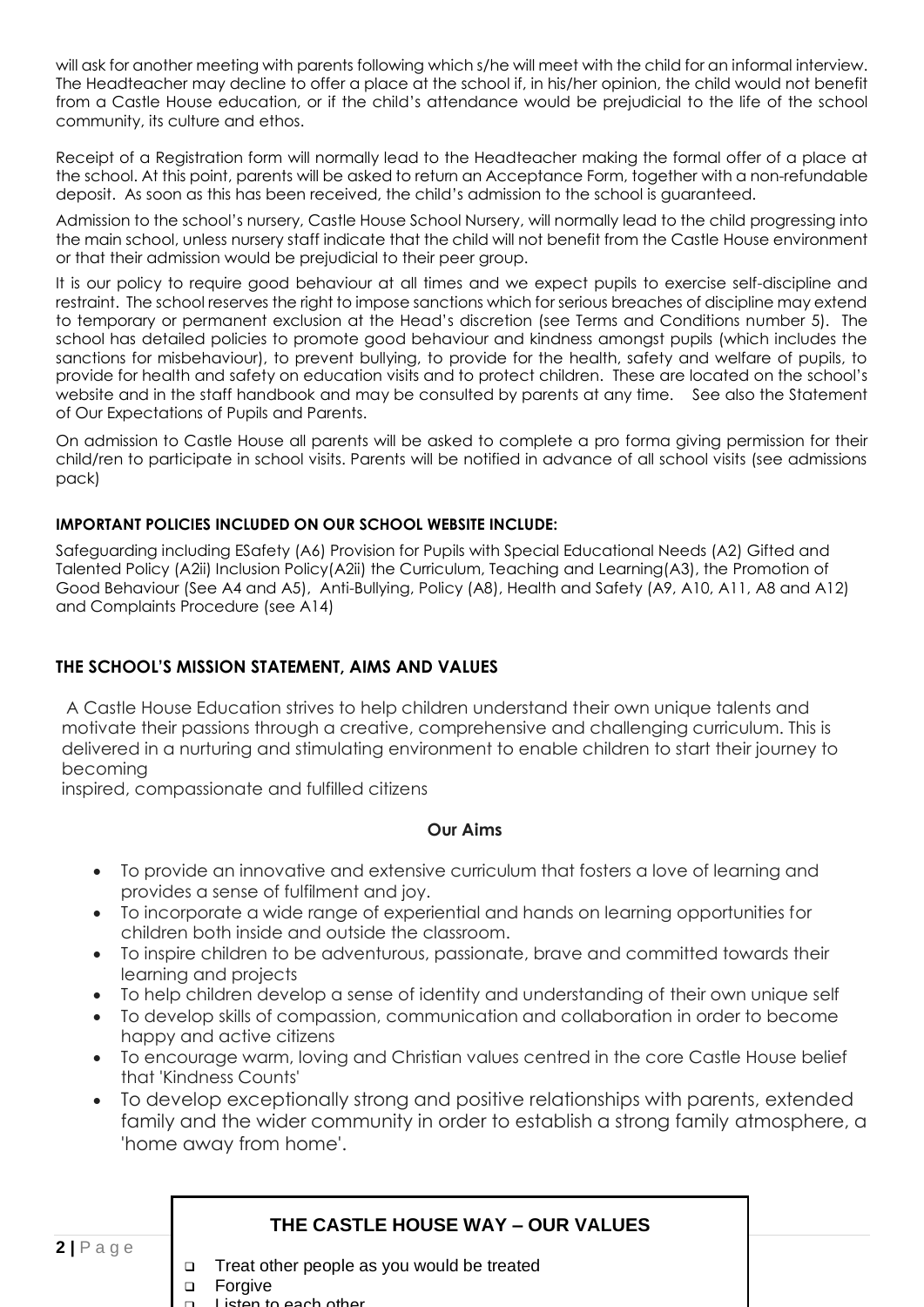### *OUR EXPECTATIONS OF PUPILS AND PARENTS*

Castle House School is proud of the behaviour of its pupils and this is frequently commented upon in a favourable way by visitors to the school and by the general public when the children are out on school trips. The children are excellent ambassadors for the school and it is our intention that they should remain so.

We do not have a formal Home/School contract, but we would like to draw to your attention some of our expectations.

- ❑ Courtesy and good manners are expected from all the children and encompassed within these are respect for adults, for each other and for their environment. An emphasis is put on kindness and caring for each other.
- ❑ Children are expected to be sporting and encouraging to others at all times, including members of other teams.
- ❑ Children should at all times be properly dressed in the correct school uniform, available from the School Uniform Shop. Parents of children wearing non-standard items of uniform will be contacted and asked to rectify the matter.
- ❑ Children need to bring the correct equipment and books to school for each lesson.
- ❑ We set homework and expect it to be presented on time. If difficulty has been experienced, a note to, or a word with, the appropriate teacher to explain the situation helps to avoid any misunderstandings.
- ❑ We do not allow sweets to be eaten on the school premises, but children are allowed to bring a piece of fresh or dried fruit to eat at break.
- ❑ We expect and encourage parents to be supportive both of their children and of the school and its ethos.
- ❑ If parents or their children have a problem with something at school, we expect you to tell us about it as soon as possible, so that we can deal with it. The first point of contact is the child's own form teacher.
- ❑ Car parking can be a problem at the school. Please respect other parents and do not block the driveway. Staff and parents also have other children to collect, or appointments to attend and need to be able to get out. If you have to come in to school, we ask you to park at the side of the drive or in a neighbouring road or car park.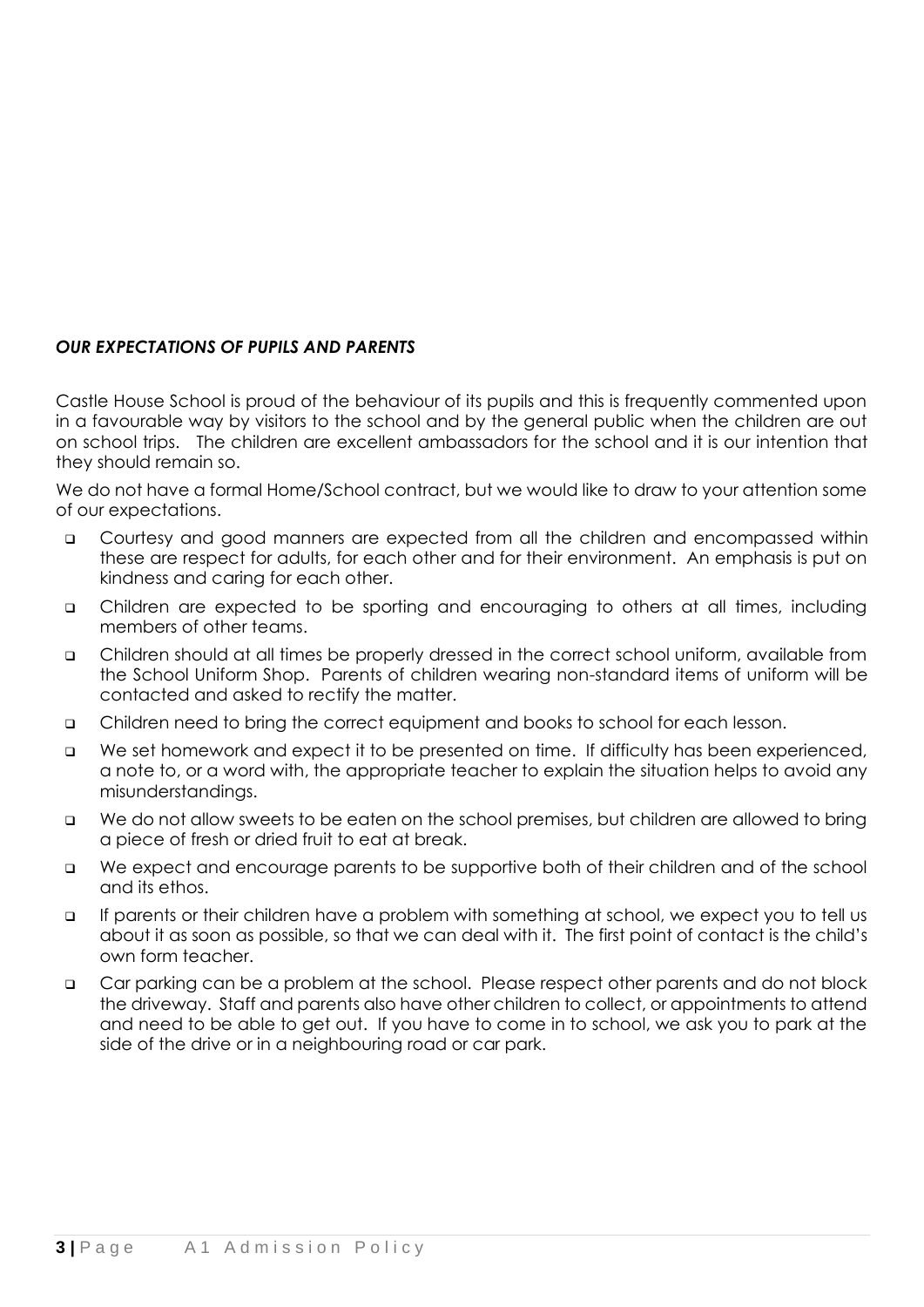#### **FEES PER TERM**

From September 2021

| MAIN SCHOOL FEES - PER TERM (There are currently three terms in our academic year) |                                                                  |  |
|------------------------------------------------------------------------------------|------------------------------------------------------------------|--|
| Kindergarten                                                                       | £2650                                                            |  |
| Key Stage 1 (Years 1 & 2)                                                          | £2860                                                            |  |
| Key Stage 2 (Years 3, 4, 5 and 6)                                                  | £3125                                                            |  |
| <b>Sibling Discount</b>                                                            | $10\%$ 2 <sup>nd</sup> child<br>15% 3rd and any subsequent child |  |

Individual music lessons with the peripatetic musical instrument teachers are payable extras. The charges for these will be itemised as an extra item on the school fees bill and payable in advance with the fees. A half-term's notice of intention to stop lessons is required.

There are no other extras charged on the bill, but from time to time we do ask for small sums to cover the costs of outings, theatre visits, special activities, e.g. skiing (seniors only), etc.

After-school clubs, with the exception of those provided by outside agencies are included in the fees, as is after school care (Prep-and-Play) up to 5.00 pm, after which a small charge will be made for pick- ups between 5.00 pm and 6.00 pm.

In the event of the withdrawal of a child, notice in writing of one full term, in the absence of which the full fees for the following term must be paid (payment in lieu of notice), is required. Families in receipt of a Bursary Award will be liable for the **full** amount (100%) of school fees applicable at the time of withdrawal of their child if a full term's notice has not been given in writing by the due date for such notice. Notice can be given at any time prior to the start date of the term to which the notice relates. The School reserves the right at their absolute discretion to charge and recover the full fees payable. There is no reduction or remission of fees for absence through illness or any other cause, but an insurance fee remission scheme is obtainable from some specialist education brokers. Notice of half a term of intention to cease peripatetic music lessons is also required.

A Registration Fee of £50 per child is payable with the form and is refundable only if a place is not offered by the School. A place at the school is secured only when the school offers a place and this is accepted by the Parent or Guardian, which shall be indicated by the payment of a deposit of £200. This deposit becomes refundable on request up to twelve months after the child has left the school less any deductions for payments outstanding.

The fees must be paid before the first day of term. The School reserves the right to make an administrative charge of 2% per month for any monies, fees or other charges, outstanding.

#### **EMPLOYERS' CHILDCARE VOUCHER SCHEME**

We are pleased to accept payment for Holiday Care and Nursery in the form of childcare vouchers issued by an employer provided that the payment of the voucher value is made by BACS transfer. A proportion of school fees which represents After-School Clubs and PPP can also be covered by Childcare Vouchers. If you require more information about this scheme please enquire at the school office.

#### **BURSARIES**

There is a scheme of means-tested bursaries to assist with fees at Castle House School for those who could not otherwise afford them. Applicants will be asked to complete a confidential statement of their financial situation supported by detailed evidence. An Awards Committee will assess each application on its merits and may offer a bursary. Bursaries awarded will be on a sliding scale according to household income. Should parents disagree with the decision of the Awards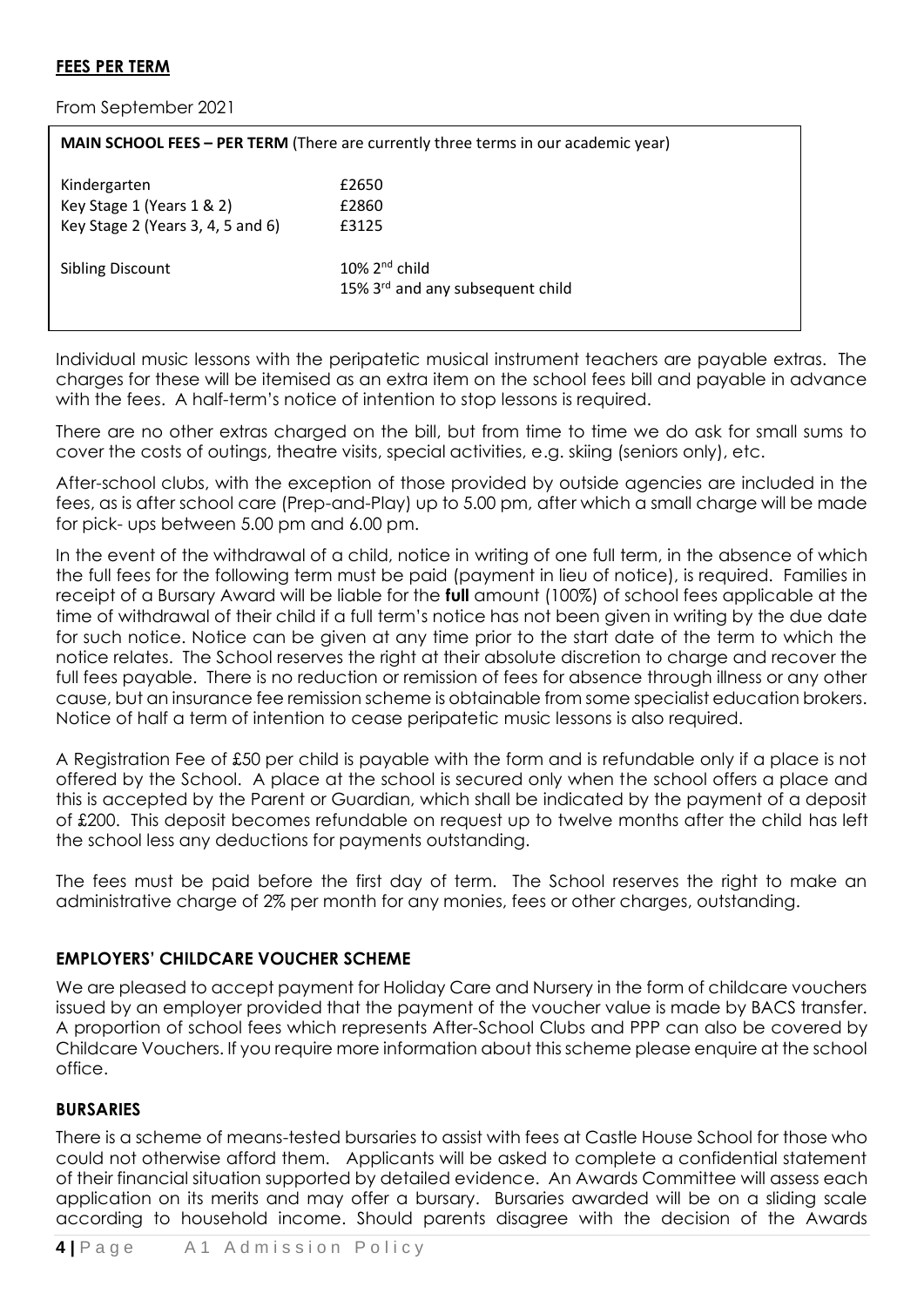Committee they are free to refer their application to an External Independent Awards Panel on whose recommendation Governors will act. A parental contribution will be required from all recipients, together with payment of the normal other extra items such as school trips, uniform, fees in lieu in full etc. The school retains full discretion over admissions.

# *Castle House School*

# **The School Day**

Children attending early Morning care should arrive at school between 8am and 8.20am at the latest when activities stop and they prepare to join their class teacher in the playground at 8.25am. Children in Kindergarten and Years 1 to 6 should arrive at school by 8.25am when they are collected from the playground by their class teachers. Morning play is between 10.25am and 10.45am and lunchtime 12.15pm and 1.05pm

All children not attending an after-school club or Prep and Play should be collected from the playground at 3.50pm.

# **After-School Clubs**

We offer a wide range of after-school clubs for children from Kindergarten upwards. These are optional and children are enrolled in these on a termly basis. Clubs finish at different times, mostly up to 4.45 pm, with some running until 6.00 pm, and these can be planned to fit in with our afterschool care scheme, Prep and Play. A nominal charge is made for any clubs for which an external provider is employed. However, the majority of clubs are provided by Castle House Staff and are included in the school fee.

# **Wrap-Around Day care and Prep-and-Play 8.00 am to 6.00 pm**

Children may arrive at school at 8.00 am. They will be supervised by suitably qualified staff until they are taken to the playground at 8.25am to meet their class teachers. There is no charge for this service.

We also operate an after-school care scheme for Kindergarten to year 6 – Prep and Play – to which parents can subscribe for a full term or use on an ad hoc basis. Again, this service is included in the school fees. A nominal charge is made for pick- ups after 5.00 pm. Qualified staff supervise the children during this period. Younger children participate in games and craft activities or watch TV and videos while older children are supervised to do their homework. Children are encouraged to bring in a healthy snack to eat at the beginning of the session.

#### **TERMS AND CONDITIONS**